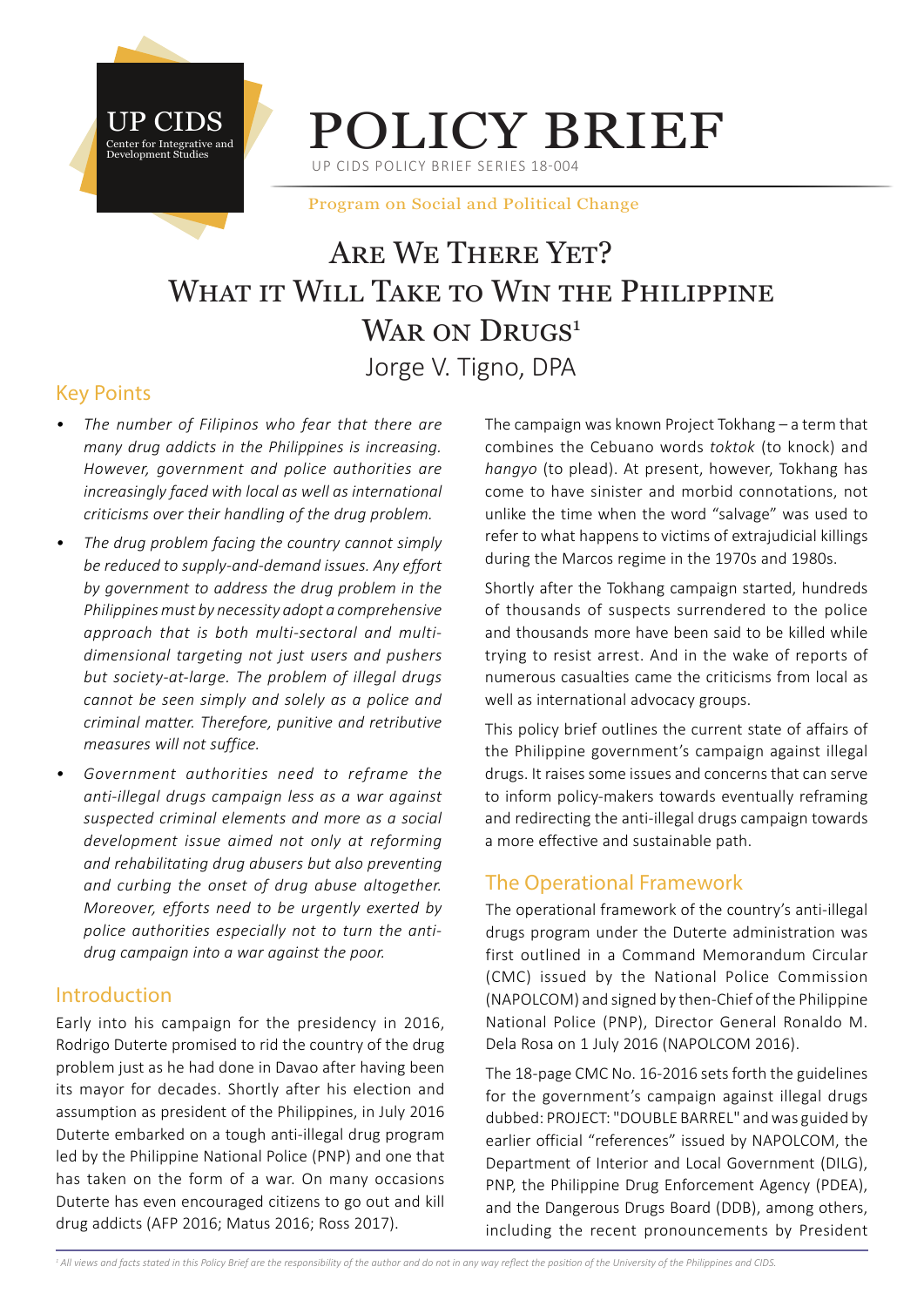Duterte, and provisions of the Dangerous Drugs Act of 2002 (NAPOLCOM 2016, 1).

The stated purpose of Project: Double Barrel is "in support to [sic] the Barangay Drug Clearing Strategy of the government and the neutralization of illegal drug personalities nationwide" (NAPOLCOM 2016, 2). More specifically, it involves clearing "all drug affected barangays across the country [of illegal drugs], conduct no let up operations against illegal drugs personalities and dismantle drug syndicates" by means of "the neutralization of illegal drug personalities as well as the backbone of illegal drugs network operating in the country" (3).

As provided in CMC No. 16-2016, Project: Double Barrel was to have a two-pronged approach: PROJECT TOKHANG and PROJECT HVT (most likely referring to "high-value target" although it is not specified in the CMC). Project Tokhang is to involve "the conduct of house to house visitations to persuade suspected illegal drug personalities to stop their illegal drug activities" to be undertaken "in all drug-affected barangays throughout the country in coordination with the Local Government Units (LGUs) particularly the Provincial/City/Municipal/ Barangay Anti-Drug Abuse Councils (ADACs), Non-Government Organizations (NGOs), stakeholders, and other law enforcement agencies" (NAPOLCOM 2016, 3).

PROJECT HVT is to involve "a massive and reinvigorated conduct of anti-illegal drugs operations targeting illegal drugs personalities and drug syndicates" and "will be employed at the national, regional, district, provincial and city levels to avoid overlapping of operational functions" with PROJECT TOKHANG (6).

#### The Current Situation

CMC No. 16-2016 states that the drug problem is worsening in the Philippines and "has victimized mostly the underprivileged and impoverished sector of the society (NAPOLCOM 2016, 2). The official document points out that a 2015 survey done by DDB shows that there were 1.8 million drug users throughout the country. Likewise, it also acknowledges a PDEA report showing that over 11,000 (mostly urban) barangays (out of around 42,000) were said to be "drug affected" with the National Capital Region (NCR) having the highest rate of "affectation" (92.96 percent of its barangays) followed by CALABARZON (49.28 percent) (2). CMC No. 16-2016 also points out that, based on PDEA arrest data, methamphetamine hydrochloride or *shabu* is the most abused among all illegal substances.

The true extent of the drug problem in the country is hard to determine. The official report on the problem is likewise difficult to independently verify. Indeed, experts also point out that the war on drugs is a "slightly manufactured crisis" (Esguerra 2017). While the global prevalence rate for drug addiction is 5.2 percent, the Philippine average is said to be around 2.3 percent, says former DDB Chairman Benjamin Reyes, indicating that the seriousness of the drug problem and the necessity of the campaign against it may have been overstated (Ibid.). Available profile statistics of alleged drug abusers from DDB seem to bear this out.

DDB provides a rough profile of drug abusers admitted into its rehabilitation centers spanning several years. As the table below shows, the apparent trend seems to be that more and more drug abusers are (a) getting older; (b) unemployed; (c) married; and (d) the period during which they use drugs is getting longer. The data below does not appear to show the gravity of the drug problem in the country that would warrant a punitive approach against drug abusers.

| DDB Profile of Drug Abusers*** (2002, 2010, 2016)       |            |            |            |
|---------------------------------------------------------|------------|------------|------------|
|                                                         |            |            |            |
|                                                         | 2002       | 2007       | 2016       |
| Mean Age                                                | 27 years   | 29 years   | 31 years   |
| Male: Female Ratio                                      | 11:1       | 9:1        | 13:1       |
| Married                                                 | 33.51%     | 47.36%     | 51.04%     |
| Unemployed                                              | 31.76%     | 33.73%     | 44.69%     |
| Duration of Drug Use                                    | $>2$ years | $>6$ years | $>6$ years |
| Nature of Drug Use                                      | Mono*      | Poly**     | Mono*      |
|                                                         |            |            |            |
| * Abuse of one drug only                                |            |            |            |
| ** Abuse of more than one drug                          |            |            |            |
| *** Records from Residential and Out-Patient Facilities |            |            |            |

Sources: Dangerous Drugs Board (DDB) Statistics

The idea that increased drug use leads to higher levels of criminal activity has been a strong sentiment among members of the general public. Increased criminal activity might also warrant a stronger approach towards drug users and abusers to prevent crime. However, statistics from the PNP show that the crime rate in the country has been declining for the past four years. Total crime volume across the country of recorded incidents actually fell 13 percent to 584,809 in 2016 from 675,816 in 2015. In 2013 the number of recorded incidents was 846,147 and fell to 714,632 by 2014 (Kyodo News 2017).

Likewise, official reports rarely emphasize the distinction between drug "users" and drug "abusers" and authorities are more likely to conflate the two. Moreover, authorities are likely to think (as does Duterte himself) that "users/abusers" are "beyond redemption" because drugs have "shrunk the brain" and that they are "no longer viable as human beings in this planet" (Lasco 2016) giving rise to police abuses and, in not a few cases, extrajudicial killings.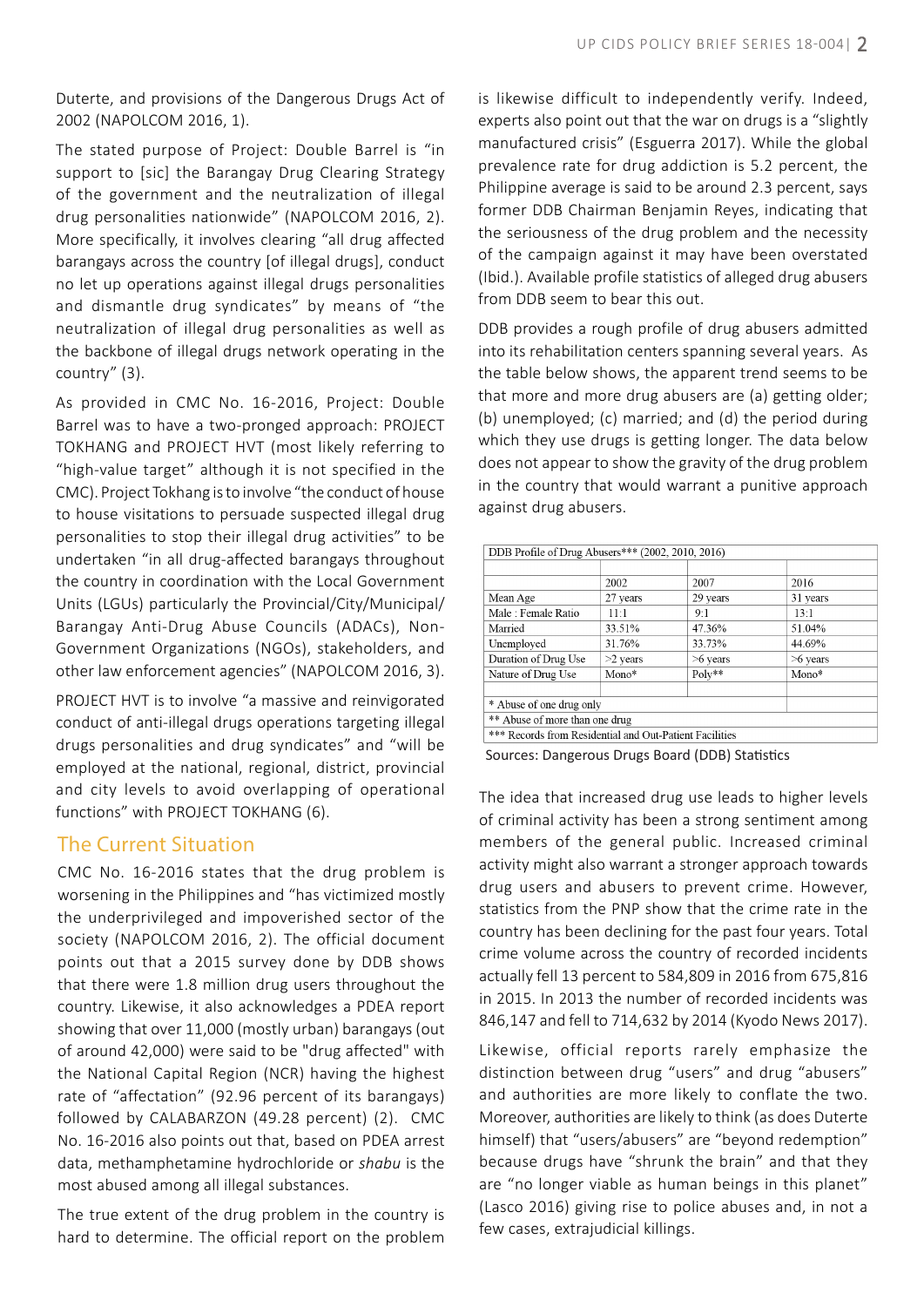Over the years, Operation Tokhang has come to replace Operation Double Barrel as the flagship of the Duterte administration's campaign against illegal drugs. Far from its original conception "to knock and plead," however, Operation Tokhang has come to be associated with a rising body count of suspects killed ostensibly for resisting arrest. Current estimates reported in the media would have the number of deaths associated with the anti-drug campaign to be in the thousands with some reports estimating the casualties to be over 12,000 since Duterte assumed the presidency (Regencia 2018). The Philippine Drug Enforcement Agency (PDEA) acknowledges in a report that around 4,000 lives have been lost between the time Operation Tokhang was launched on 1 July 2016 up until 10 March 2018 (Talabong 2018a).

Many of these deaths are reported to target vulnerable social groups particularly urban poor and even minors (Agoncillo and Ramos 2017; Aldama 2018; Lingao 2017). A survey in June 2017 by Social Weather Stations (SWS) says majority of Filipinos believe only the poor are killed in the war on drugs (Ballaran 2017; Licudine 2017).

These body counts have not gone unnoticed giving rise to criticisms both from domestic groups and from the international community. The Duterte administration, nevertheless, continues to have popular (albeit slightly mixed) support for its anti-drug war in the Philippines (see Licudine 2017).

#### Some Ways Forward

Operation Tokhang under the ambit of the PNP's Operation Double Barrel shows that a retributive and punitive approach cannot be a viable approach to the illegal drug problem that the country is facing. Indeed, international experts are quick to point out that, based on experiences in other countries, such a criminal approach may have a high degree of popular appeal and approval particularly at the beginning, but would not really, effectively, and sustainably succeed in curbing illegal drug use and abuse altogether (Esguerra 2017).

In the absence of realistic targets, body counts have become the likely measure of the extent of the government's campaign against illegal drugs. However, such a measure is problematic. In the absence of a more definitive measure of the extent of the problem of illegal drug addiction in the country, a growing attrition rate would be a vague measure of the success of Operation Double Barrel. It is highly unlikely that the 1.8 million drug users figure depicted in the official reports can all be confidently labeled as "addicts" or "abusers" and be effectively "neutralized" as per CMC No. 16-2016. As popular as it looks at the moment,

the current administration would do well to avoid the international, social, and political fall-out that comes from a government program measured in terms of the number of people killed.

The Duterte administration has much to gain and little to lose in moving away from framing its anti-illegal drugs campaign as a "war" to justify the death toll. As pointed out by Prof. Clarissa David: "When you call it a war, there are certain things that people are more willing to accept" (Talabong 2018b). There is a need to reframe the campaign less as a war against suspected criminal elements and more as a social development issue and a public health problem aimed not only at reforming and rehabilitating drug abusers but also preventing and curbing the onset of drug abuse and addiction altogether. Taking such a direction can also calm down criticism that the administration's campaign is a war against the poor.

The anti-illegal drugs campaign of the current administration has become a protracted struggle of attrition and can only bode ill for government over the long-term as the killings and criticisms against them intensify. A punitive and forced or violent approach can only trigger popular criticisms (here and abroad) and force drug users and abusers to retreat from society altogether; perhaps even force some of them to become part of the underworld of criminal activities.

The drug problem facing the country cannot simply be reduced to supply-and-demand issues. Any effort by government to address the drug problem in the Philippines must by necessity adopt a comprehensive approach that is both multi-sectoral and multidimensional targeting not just users and pushers but society-at-large. Government must be open to adopting multiple approaches in its conduct of the campaign grounded on clearly defined paradigm that promotes respect for life and the rights of people and acknowledges the complexity of the drug problem.

The problem of illegal drugs cannot be seen simply and solely as a police and criminal matter. Therefore, punitive and retributive measures will not suffice. Rather than commit police forces to the campaign, the Duterte administration needs to put health professionals in place that would provide a more sustainable and viable approach (as well as less lives lost).

Alternative modes of curbing drug abuse need to be taken into account such as those methods that are intended to reduce demand as well as other less harmful approaches. There is certainly a need to acknowledge that illegal drug use and drug abuse are, as pointed out by medical anthropologists, "embedded in, and in part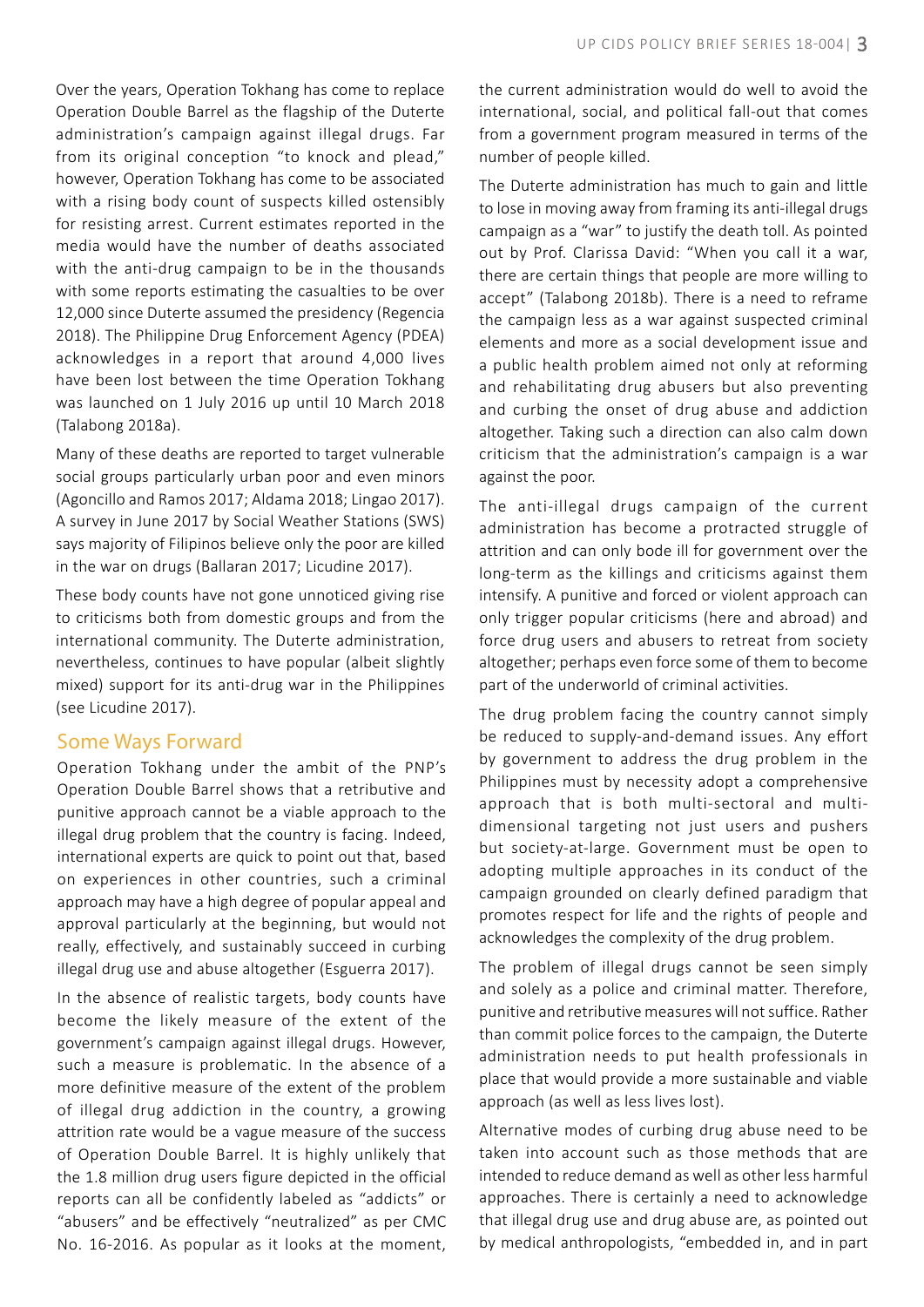determined by, users' social and physical environment" (Lasco 2016). Such a move might be unpopular in the short term given the public's vindictive emotional inclinations towards criminal suspects in general but it would definitely go a long way towards providing a more viable solution to the drug problem in the Philippines.

This Policy Brief draws from research undertaken by the Program on Social and Political Change at the UP Center for Integrative Development Studies (UP CIDS). The author is a Professor in the UP Diliman Department of Political Science as well as the Co-Convenor of the Program. The author is grateful for the research assistance of Jesam Jimenez.

#### References

Agence France Presse (AFP). 2016. "Philippines President Rodrigo Duterte Urges People to Kill Drug Addicts." The Guardian, July 1, 2016 accessed April 17, 2018. https://www.theguardian.com/world/2016/jul/01/ philippines-president-rodrigo-duterte-urges-people-to-kill-drug-addicts.

Agoncillo, Jodee and Ramos, Mariejo. 2018. "Drug War Doesn't Spare Even the Young." Philippine Daily Inquirer, March 9, 2017 accessed April 17, 2018. http:// newsinfo.inquirer.net/878595/drug-war-doesnt-spare-even-the-young.

Aldama, Zigor. 2018. "How Philippines War on Drugs Has Become a War on the Poor." South China Morning Post, January 20, 2018 accessed April 17, 2018. http://www.scmp.com/magazines/post-magazine/long-reads/ article/2129538/how-philippines-war-drugs-has-become-war-poor.

Ballaran, Jhoanna. 2017. "60% of Filipinos Believe Only Poor Get Killed in War on Drugs." Philippine Daily Inquirer, October 30, 2017 accessed April 17, 2018. http://newsinfo.inquirer.net/935307/war-on-drugs-poor-victims-sws-survey.

Dangerous Drugs Board (DDB). 2002. "2002 Statistics." Research and Statistics. May 29, 2013 https://www.ddb.gov.ph/research-statistics/ statistics/45-research-and-statistics/92-2002-statistics

Dangerous Drugs Board (DDB). 2010. "2010 Statistics." Research and Statistics. May 29, 2013. https://www.ddb.gov.ph/research-statistics/ statistics/45-research-and-statistics/329-2016-statistics

Dangerous Drugs Board (DDB). 2016. "2016 Statistics." Research and Statistics. April 16, 2017. https://www.ddb.gov.ph/research-statistics/ statistics/45-research-and-statistics/329-2016-statistics

Esguerra, Christian. 2017. "Data Shows PH Drug Problem 'Slightly Manufactured': Analyst." ABS-CBN News, May 5, 2017 accessed April 17, 2018. http://news.abs-cbn.com/news/05/05/17/ data-shows-ph-drug-problem-slightly-manufactured-analyst.

Kyodo News. 2017. "Philippines' Crime Rate Falls 13 Percent in 2016." ABS-CBN News, February 13, 2017 accessed April 18, 2018. http://news.abs-cbn. com/news/02/13/17/philippines-crime-rate-falls-13-percent-in-2016.

National Police Commission (NAPOLCOM). 2016. COMMAND MEMORANDUM CIRCULAR NO. 16 – 2016; PNP ANTI-ILLEGAL DRUGS CAMPAIGN PLAN -

PROJECT: "DOUBLE BARREL". Camp Crame, Quezon City.

Lasco, Gideon. 2016. "Just How Big is the Drug Problem in the Philippines Anyway? " The Conversation, October 13, 2016 accessed April 17, 2018. http://theconversation.com/ just-how-big-is-the-drug-problem-in-the-philippines-anyway-66640.

Licudine, Vladymir. 2017. "What Filipinos Say About Pres. Rodrigo Duterte's Drug War." Presented at the 8th Social Weather Stations (SWS) Kapihan, SWS Knowledge Center, Quezon City. PDF, October 11, 2017 accessed April 17, 2018. https://www.sws.org.ph/downloads/publications/pr20171011\_ What%20Filipinos%20Say%20About%20Pres%20Rodrigo%20Duterte's%20 Drug%20War.pdf.

Lingao, Amanda. 2017. "Special Report: At Least 29 Minors Killed in Government War on Drugs, Group Says." CNN Philippines, August 25, 2017 accessed April 17, 2018. http://cnnphilippines.com/news/2017/08/21/ Minors-killed-in-war-on-drugs.html.

Matus, Carmel Loise. 2016. "Duterte Wants Death for Drug Addicts." Inquirer Visayas, June 27, 2016 accessed April 17, 2018. http://newsinfo.inquirer. net/792554/duterte-wants-death-for-drug-addicts.

Regencia, Ted. 2018. "Senator: Rodrigo Duterte's Drug War Has Killed 20,000." Al Jazeera, February 22, 2018 accessed April 17, 2018. https:// www.aljazeera.com/news/2018/02/senator-rodrigo-duterte-drug-warkilled-20000-180221134139202.html.

Ross, Eleanor. 2017. "Philippine President Rodrigo Tells Jobless Filipinos to Kill Drug Addicts."

Newsweek, April 20, 2017 accessed April 17, 2018. http://www.newsweek. com/president-duterte-offers-unemployed-job-kill-586592.

Talabong, Rambo. 2018a. "Duterte Gov't Tally: At Least 4,000 Suspects Killed in Drug War." Rappler, April 5, 2018 accessed April 17, 2018. https:// www.rappler.com/nation/199587-pdea-report-death-toll-war-on-drugsphilippines-march-2018.

Talabong, Rambo. 2018b. "Why Call Duterte's Anti-Drug Campaign a 'War'? – UP professor." Rappler, April 5, 2018 accessed April 17, 2018. https://www. rappler.com/nation/199609-up-professor-clarissa-david-question-dutertecampaign-against-drugs.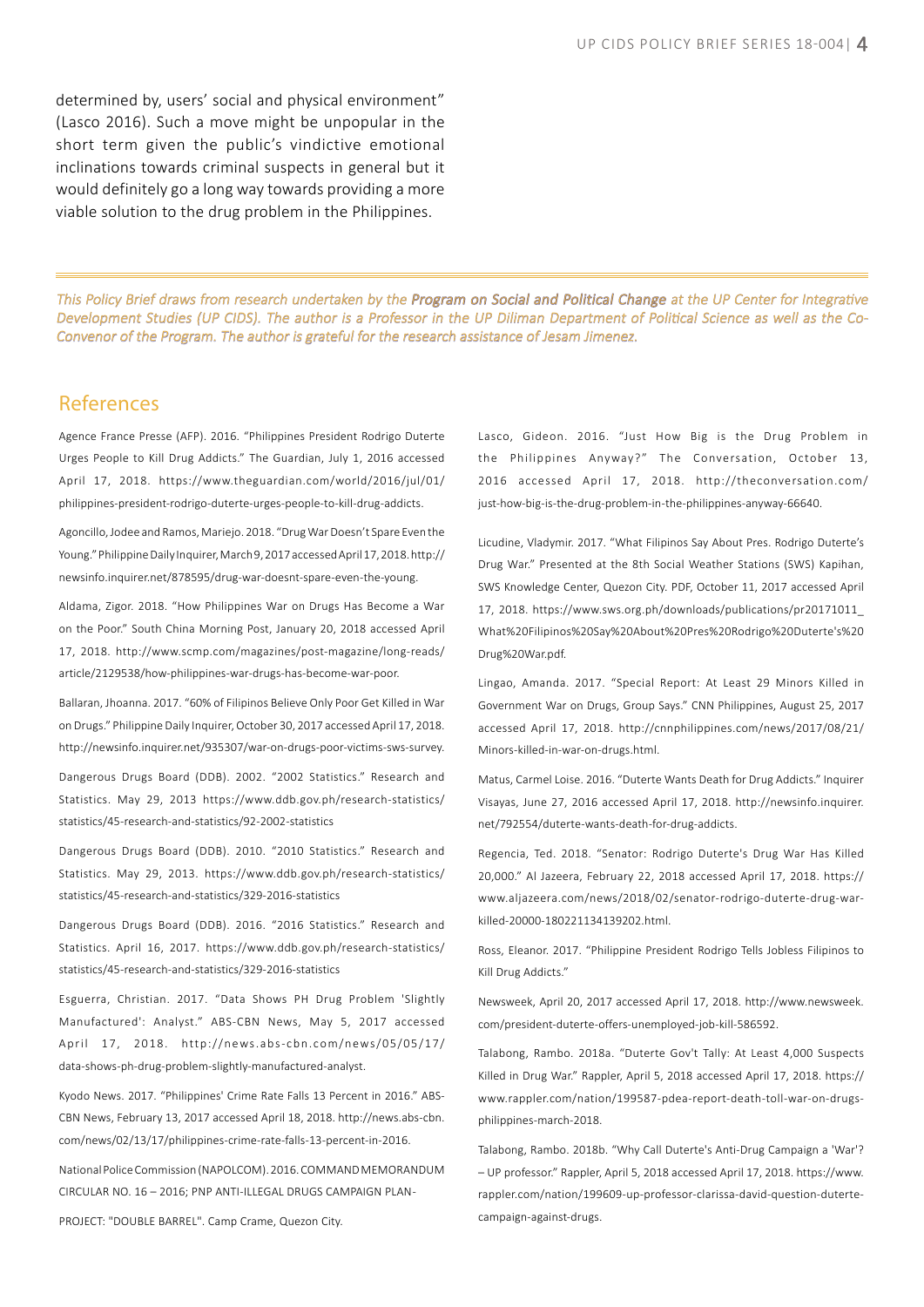# Editorial Responsibilities

**T**he Editor and the Program Editors ensure that the policy briefs contain research findings on issues that are aligned with the core agenda of the programs under UP CIDS.

The responsibility of the Editor and the Program Editors is towards high standards of scholarship; the generation of new knowledge that can be utilized for the good of the public; and the dissemination of such information.

The Policy Brief Series is released quarterly by the University of the Philippines Center for Integrative and Development Studies.

#### **CHIEF EDITOR**

**Teresa S. Encarnacion Tadem, Ph.D.**

#### **PROGRAM EDITORS**

#### **On Education and Capacity Building**

*Education Research*  Dina S. Ocampo, Ph.D.

*Higher Education Research and Policy Reform* Clarissa C. David, Ph.D.

*Data Science for Public Policy* Fidel R. Nemenzo, Ph.D.

#### **On Development**

*Alternative Development* Eduardo C. Tadem, Ph.D. Maureen C. Pagaduan Karl Arvin F. Hapal

*Escaping the Middle Income Trap: Chains for Change* Emmanuel S. de Dios, Ph.D. Annette Balaoing-Pelkmans, Ph.D.

#### **On Social Sciences**

*Islamic Studies* Macrina A. Morados Nassef Manabilang Adiong, Ph.D. Jamel R. Cayamodin, Ph.D.

*Social and Political Change* Maria Ela L. Atienza Ph.D. Jorge V. Tigno, Ph.D.

*Strategic Studies* Herman Joseph S. Kraft Aries A. Arugay, Ph.D.

## **Local-Regional Studies**

*Cordillera Studies Center, UP Baguio* Leah Enkiwe-Abayao, Ph.D.

*Center for West Visayan Studies* Jorge S. Ebay

*Central Visayas Studies Center* Belinda F. Espiritu, Ph.D.

For further information, please contact:

**Publications Unit** UP Center for Integrative and Development Studies Lower Ground Floor, Bahay ng Alumni Magsaysay Ave., UP Diliman Quezon City 1101 Philippines Tel. No. 981-8500 loc. 4266 and 4268 E-mail: cidspublications@up.edu.ph

The UP CIDS Policy Brief series is available online at http//cids.up.edu.ph/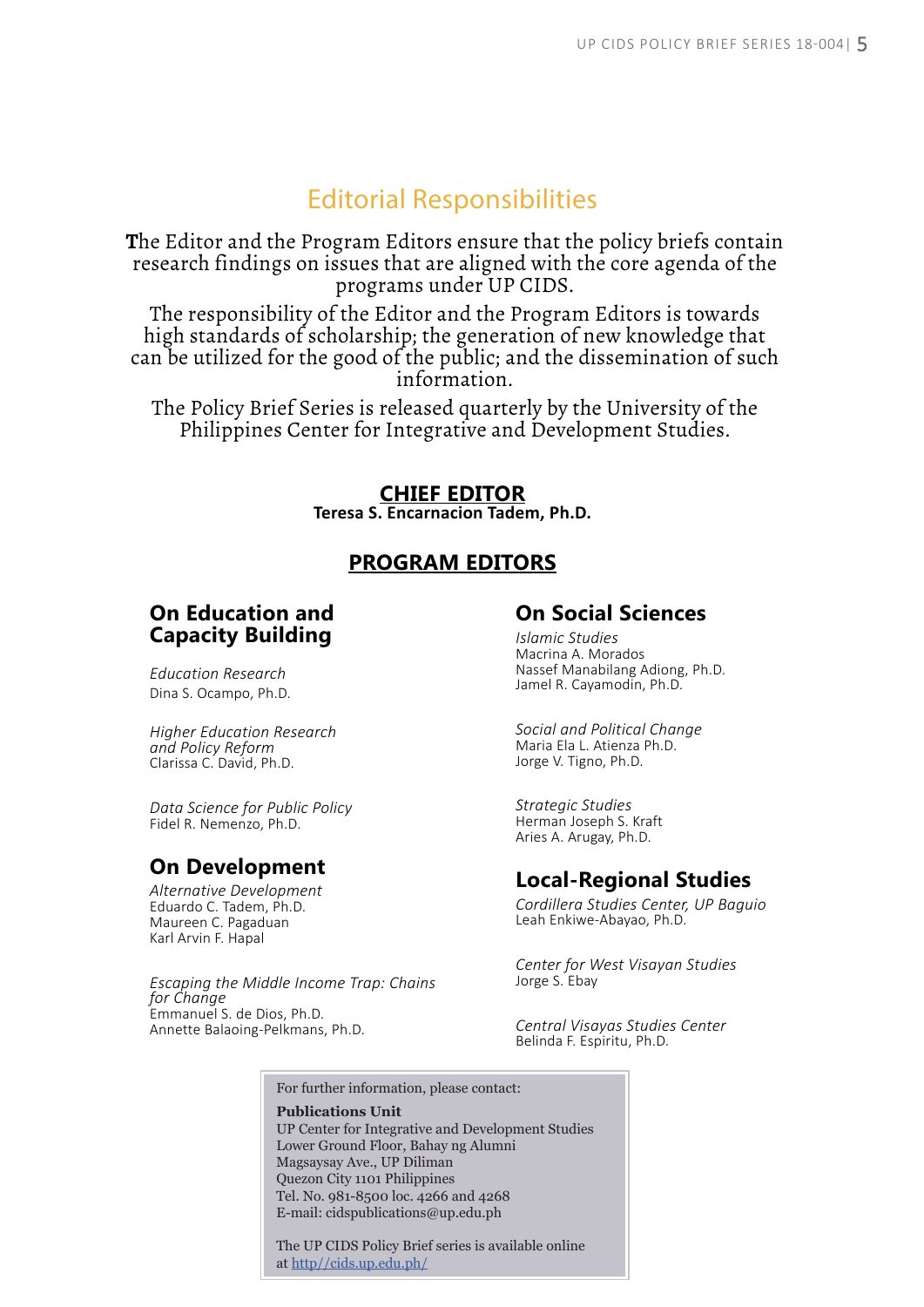

# **University of the Philippines CENTER FOR INTEGRATIVE AND DEVELOPMENT STUDIES (UP CIDS)**

Established in 1985 by UP President Edgardo Angara, the UP Center for Integrative and Development Studies (UP CIDS) is a policy research unit of the University that connects disciplines and scholars across the several units of the UP System. It is mandated to encourage collaborative and rigorous research addressing issues of national significance by supporting scholars and securing funding, enabling them to produce outputs and recommendations for public policy.

Through Executive Order 9 issued on September 24, 1985, then UP President Edgardo J. Angara laid out the framework for the realization of his vision for the University to be able to achieve the following objectives:

- a. Develop, organize, and manage research issues of national significance. Such issues, because of their importance and inherent complexity, require an integrative and collaborative approach and also more sophisticated research methodologies and skills;
- b. Encourage and support research and study on these issues by various units of the University and individual scholars;
- c. Secure funding from public and private persons and agencies; and
- d. Ensure that the research outputs and recommendations of the Center are published and openly disseminated

(Source: Executive Order 9, September 24, 1985).

Pursuant to The UP Charter of 2008 (RA 9500), UP CIDS anchors its endeavors to aid the University in the fulfillment of its role as a research university in various fields of expertise and specialization. Research and/or policy units whose core themes address current national policy and development needs are designed and implemented.

UP CIDS partakes in the University's leadership in public service. This is carried out through the dissemination of research-based knowledge through fora, symposia, and conferences. These research activities will be initiated by the nine (9) programs under UP CIDS.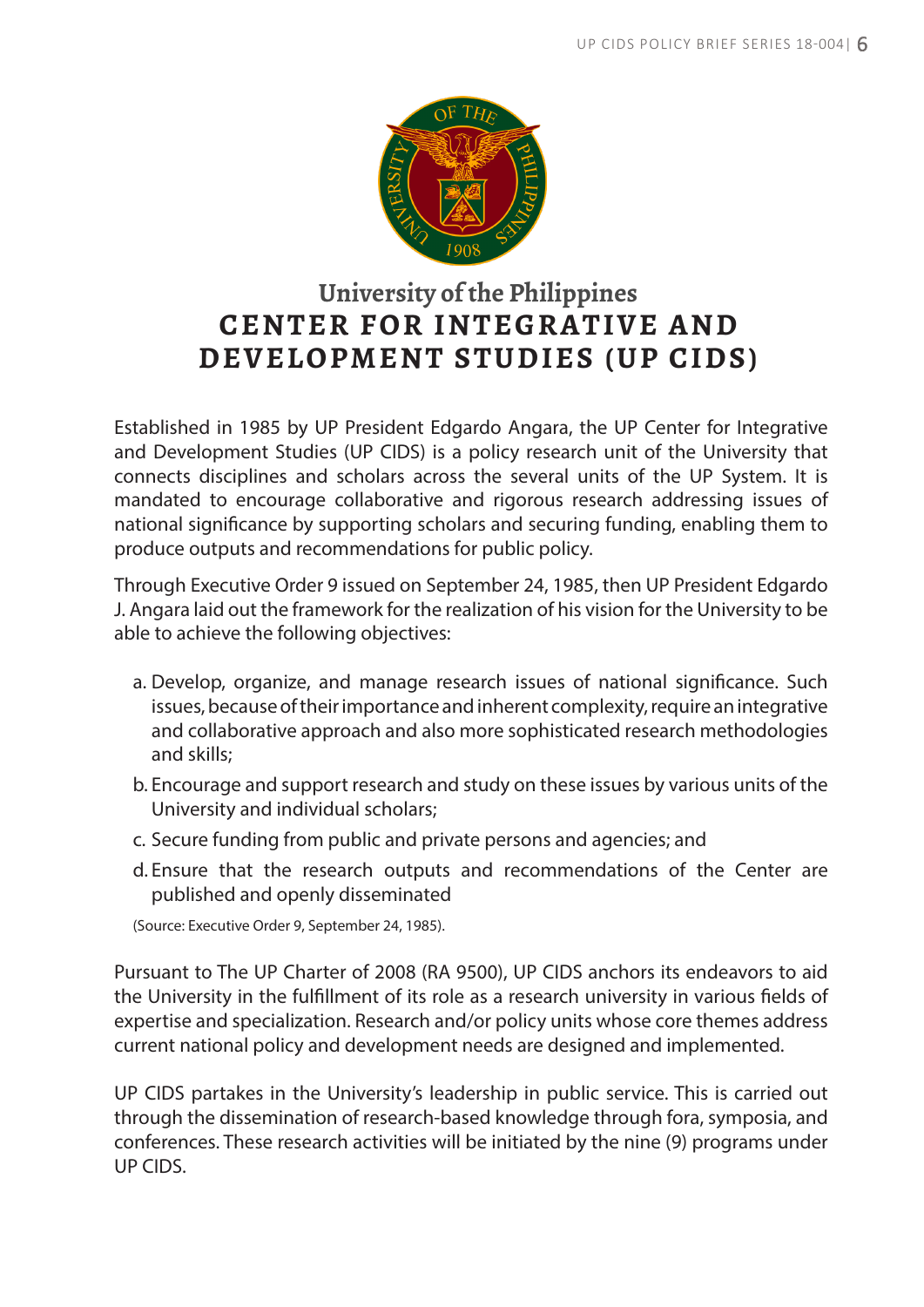

# **POLICY BRIEF**

UP CIDS POLICY BRIEF SERIES 18-001

Program on Higher Education Research and Policy Reform

#### **NURSE EDUCATION PROGRAM PERFORMANCE:**

EVIDENCE FROM LICENSURE EXAMS<sup>1</sup> Geoffrey Ducanes and Clarissa C. David



# POLICY BRIEF UP CIDS POLICY BRIEF SERIES 18-002

Program on Higher Education Research and Policy Reform

# **TEACHER EDUCATION IN THE PHILIPPINES:** ARE WE MEETING THE DEMAND FOR OUANTITY AND OUALITY?<sup>1</sup>

Clarissa C. David and Geoffrey Ducanes



## **Y BRIEF** Y BRIEF SERIES 18-00

Program on Higher Education Research and Policy Reform

# **SCHOOL LICENSURE EXAM PERFORMANCE** AND ENGINEER SHORTAGE IN THE PHILIPPINES<sup>1</sup>

Geoffrey Ducanes and Clarissa C. David

Read the complete collection of the UP CIDS Policy Briefs at: http://cids.up.edu.ph/topics/ policy-briefs/